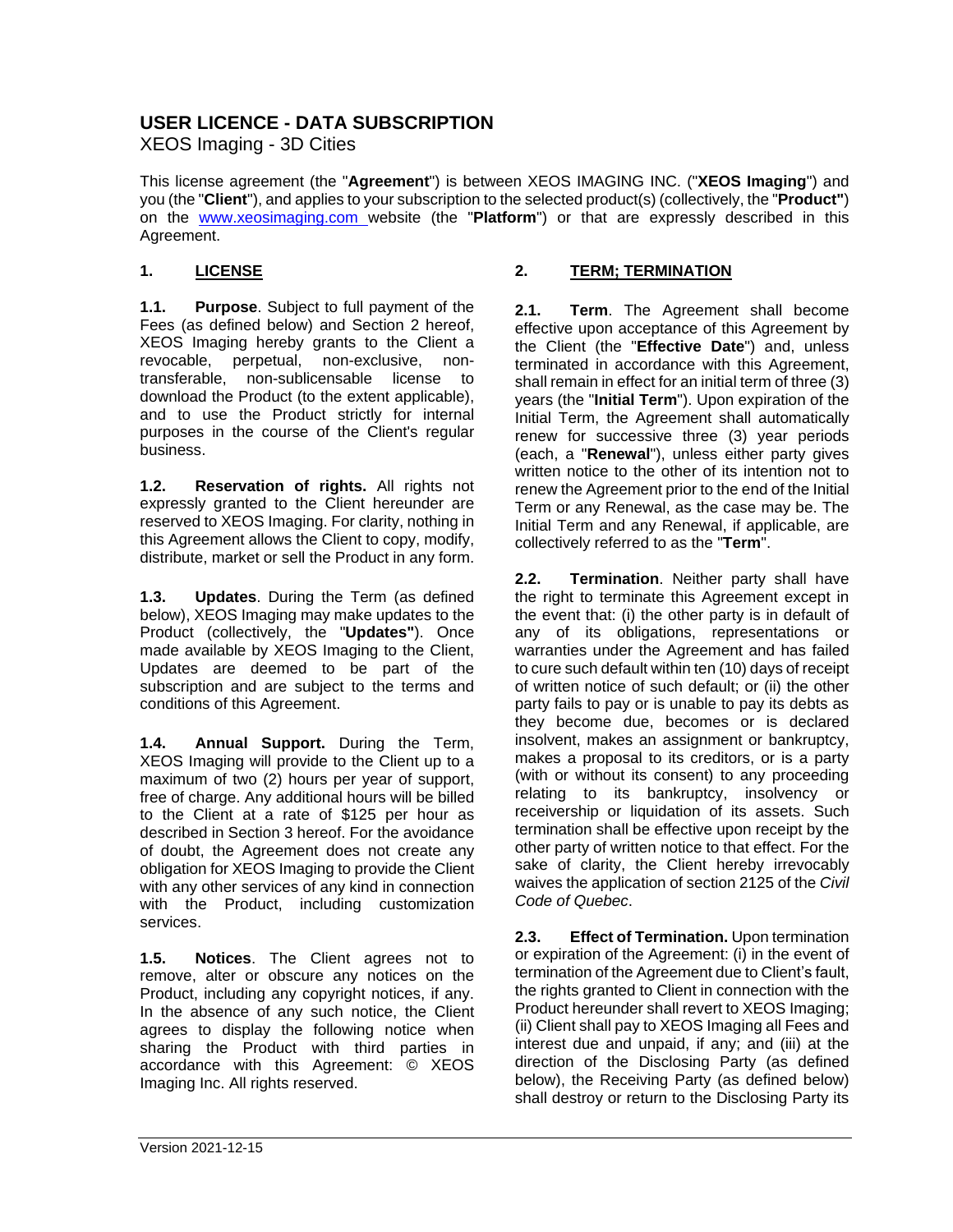Confidential Information (as defined below). Upon request by the Disclosing Party to that effect, an officer of the Receiving Party shall certify in writing on behalf of the Receiving Party that any Confidential Information of the Disclosing Party has been returned to the Disclosing Party or has been destroyed, as the case may be.

**2.4. Survival.** Subsection 2.4, Sections 3 and 5 to **Erreur ! Source du renvoi introuvable.** of the Agreement shall survive the expiration or termination of the Agreement, as any other provision hereof which, by its terms, is intended to survive such expiration or termination.

# <span id="page-1-0"></span>**3. FEES**

**3.1. Fees.** In consideration of the rights and license granted hereunder, the Client agrees to pay XEOS Imaging the fees detailed on the Platform or the Agreement, as applicable, at the time of purchase of the Product, as well as support fees, if any (collectively, the "**Fees"**). Unless otherwise expressly stated, the Fees are quoted in Canadian dollars and include shipping charges, if any. The Fees are non-refundable and non-exchangeable.

**3.2. Terms of Payment.** The Client shall pay the Fees by bank transfer in immediately available funds to the bank account provided by XEOS Imaging. The Subscription Fees are payable annually in equal instalments, within thirty (30) days of receipt of an invoice to this effect by the Client. Any amount due and not paid at the due date will bear interest, from that date on, at the rate of one and a half percent (1.5%) per month (19.56% per year).

**3.3. Taxes**. The amounts to be paid under the Agreement do not include taxes. The Client is responsible for paying any applicable taxes.

# **4. DELIVERY**

**4.1. Delivery.** In the event that the format selected on the Platform or the Agreement, as the case may be, is a physical medium, XEOS Imaging will send the Product at the delivery address indicated by the Client, following full payment of the Fees in accordance with Section 3 of the Agreement. All risks of loss, damages and breakages to the Product shipped will automatically pass to the Client upon delivery of the Product to the carrier. Without limiting the

generality of the foregoing, XEOS Imaging shall not be responsible for any claims, and will not incur any liability for any loss, damage, breakage or delay from the time of transfer of the Product to the carrier. Where applicable, the delivery time specified on the Platform or the Agreement, as the case may be, applies from the time of full payment of the Fee. However, this period is purely indicative and exceeding it shall not result in the termination of the Agreement, the refund of the Fees or the payment of any compensation to the Client.

**4.2. Download.** In the event that the format selected on the Platform or the Agreement, as the case may be, is a download, XEOS Imaging will make the Product available to the Client via the Platform, following full payment of the Fees in accordance with Section 3 of the Agreement. To this end, XEOS Imaging will provide the Client with an internet link, an access code and a temporary password for the Client to download the Product. The Client is fully responsible for the use of the access code and temporary password thus provided, and must take commercially reasonable measures to prevent their use by third parties.

## **5. INTELLECTUAL PROPERTY**

**5.1. XEOS Imaging's Property.** As between the parties, XEOS Imaging shall retain all rights, titles and interests (including any intellectual property rights) in and to the Product, the Platform and its Confidential Information. Unless otherwise expressly provided in this Agreement, nothing herein shall be construed as transferring or assigning to the Client any rights, titles or interests (including any intellectual property rights) in and to the Product, the Platform or XEOS Imaging's Confidential Information, in whole or in part.

**5.2. Client's Property**. As between the parties, the Client shall retain all rights, titles and interests (including any intellectual property rights) in and to its Confidential Information and the Client's Marks (as defined below). Unless otherwise expressly provided in this Agreement, nothing herein shall be construed as conferring, transferring or assigning to XEOS Imaging any rights, titles or interests (including any intellectual property rights) in and to the Client's Confidential Information or the Client's Marks, in whole or in part.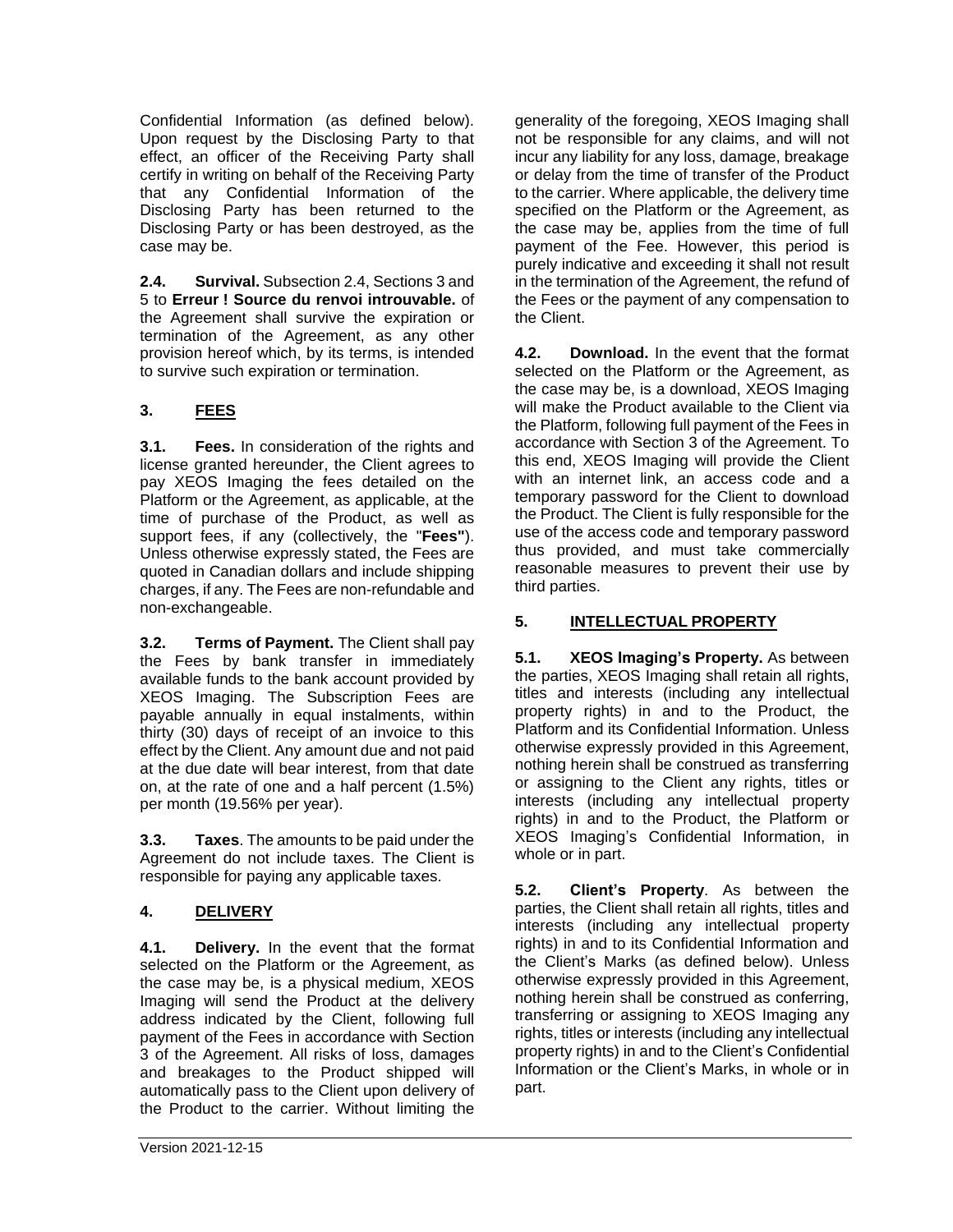**5.3. Feedback.** XEOS Imaging shall not be required to treat as confidential any Feedback (as defined below) provided to it by the Client, and nothing in this Agreement shall restrict the right to use, profit from, disclose, publish, keep secret or otherwise exploit the Feedback, without compensation or attribution to the person who provided it. For the purposes hereof, "**Feedback**" means any suggestion or other idea to improve or otherwise modify any of XEOS Imaging's products or services.

## **6. ADVERTISING AND PROMOTION**

<span id="page-2-0"></span>**6.1. Advertising**. The Client hereby authorizes XEOS Imaging to include its name and trademarks, including its logos (collectively, the "**Client's Marks"**) in XEOS Imaging's customer lists.

**6.2. Withdrawal.** At any time, the Client may withdraw the authorization granted in Subsection [0](#page-2-0) of the Agreement. In such event, XEOS Imaging will use commercially reasonable efforts to promptly remove the Client's Marks from its customer lists.

### **7. CONFIDENTIALITY**

**7.1. Confidential Information.** For the purposes hereof, "**Confidential Information(s)**" means any information: (i) disclosed by one party (the "**Disclosing Party**") to the other party (the "**Receiving Party**") or with which the Receiving Party may come into contact or become aware of in connection herewith (including the Disclosing Party's technologies and trade secrets); and (ii) which is designated as confidential by the Disclosing Party (either orally or in writing) or which should otherwise be considered confidential by virtue of its nature or the circumstances surrounding its disclosure. Confidential Information, however, excludes any information that: (u) is already known to the Receiving Party at the time of disclosure; (v) has become publicly known without action on the part of the Receiving Party; (w) has been disclosed to the Receiving Party by a third party who has a legitimate interest in the information and the right to disclose it; (x) was developed by the Receiving Party independently and without the use of Confidential Information; (y) was authorized in writing by the Disclosing Party for disclosure by the Receiving Party; or (z) was disclosed to a third party by the Disclosing Party without imposing on that third party similar restrictions on its disclosure.

**7.2. Confidentiality Obligation**. The parties acknowledge and agree that the Disclosing Party may provide Confidential Information to the Receiving Party in connection with the Agreement. The Receiving Party agrees to protect the Disclosing Party's Confidential Information from unauthorized disclosure or use with at least the same degree of care as it exercises with respect to its own Confidential Information, but in no event less than reasonable care. The Receiving Party may use the Confidential Information only in accordance with the terms of the Agreement and only to fulfill its obligations and exercise its rights hereunder.

**7.3. Non-Disclosure**. The Receiving Party shall not disclose Confidential Information except to its directors, officers, employees and agents (collectively, "**Representatives"**) who: (i) have a need to know the Confidential Information; (ii) have been informed of the confidentiality obligations set forth herein; and (iii) agree to comply with such confidentiality obligations. The Receiving Party shall remain liable for any breach of this Section 7 by its Representatives.

**7.4. Violation**. Each party acknowledges and agrees that a violation of this Section 7 would cause the Disclosing Party irreparable harm for which monetary damages would not be an adequate remedy, and that, in addition to any other remedies available to it, the Disclosing Party shall be entitled to injunctive relief against such violation or threatened violation, without the necessity of proving actual harm or posting a bond or other security.

#### **8. REPRESENTATIONS AND WARRANTIES**

**8.1. Mutual Representations and Warranties.** Each party represents and warrants to the other that: (i) it has the authority and capacity to enter into this Agreement; and (ii) the performance of this Agreement will not result in a breach of or conflict with its articles of incorporation, bylaws or unanimous shareholder agreement, if any, or any other contract to which it is a party.

**8.2. Exclusions.** TO THE EXTENT PERMITTED BY LAW AND SUBJECT TO SUBSECTION 8.1 ABOVE, THE CLIENT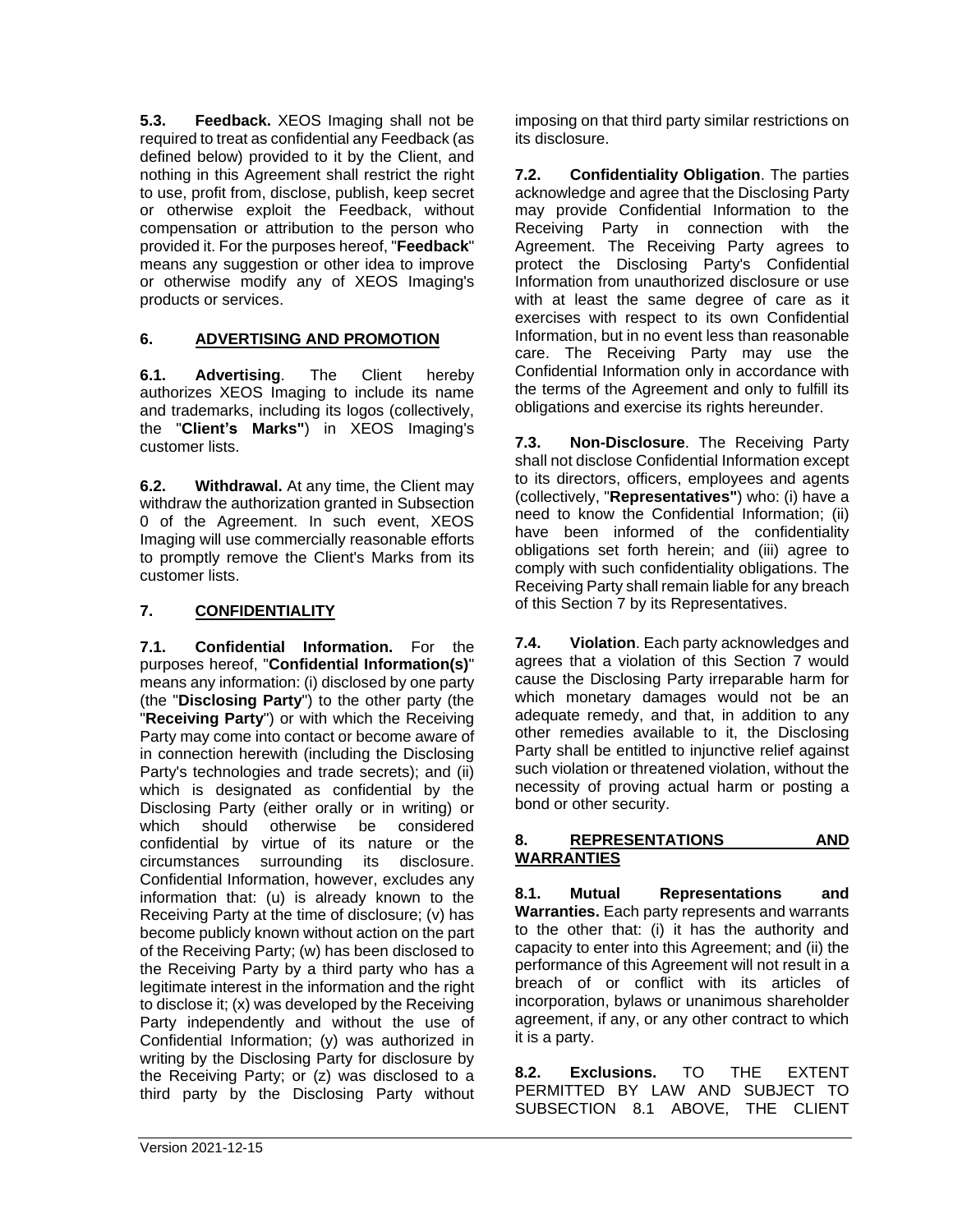ACKNOWLEDGES AND AGREES THAT THE PRODUCT IS PROVIDED ON AN "AS IS" AND "AS AVAILABLE" BASIS, AND THE CLIENT IRREVOCABLY AND UNCONDITIONALLY DISCLAIMS ANY AND ALL OTHER WARRANTIES, WHETHER STATUTORY, CONTRACTUAL OR OTHERWISE, EXPRESS OR IMPLIED, INCLUDING ANY WARRANTIES OF QUALITY, QUIET ENJOYMENT, INTEGRATION, MERCHANTABILITY AND FITNESS FOR A PARTICULAR PURPOSE. WITHOUT LIMITING THE GENERALITY OF THE FOREGOING, XEOS IMAGERY DOES NOT WARRANT THAT THE PRODUCT IS FREE OF VIRUSES OR LATENT DEFECTS THAT RENDER IT UNFIT FOR ITS INTENDED USE.

### **9. INDEMNIFICATION; LIABILITY**

**9.1. Indemnification.** Each party (the "**Indemnifying Party"**) undertakes and agrees to indemnify, defend and hold harmless the other party, its affiliates and their respective directors, officers, employees and agents, if any (collectively, the "**Indemnified Party**") from and against any and all third party suits, claims and demands (each, a "**Claim**") for losses, damages, expenses and costs (including reasonable external counsel fees) arising directly out of a breach of its obligations, representations and warranties contained in this Agreement. The Indemnified Party shall promptly notify the Indemnifying Party in writing of any Claim and shall cooperate in the defense of such Claim. Neither party shall agree to settle any Claim out of court without the prior written consent of the other party.

**9.2. Limitation of Liability.** To the extent permitted by law, in no event shall either party or any of its representatives be liable to the other party for any consequential, indirect, special, incidental or punitive damages arising out of or in connection with the Agreement.

**9.3. Maximum Liability.** Notwithstanding any express provision to the contrary in this Agreement, XEOS Imaging's total liability for any claim of any nature or origin whatsoever in connection with, arising out of, or in any way related to this Agreement shall be limited to the Fees paid by the Client under this Agreement.

#### **10. GENERAL PROVISIONS**

**10.1. Entire Agreement**. The parties acknowledge and agree that this Agreement constitutes the entire agreement between the parties with respect to its subject matter and supersedes all prior agreements, understandings, representations and understandings, whether oral or written, relating to its subject matter. No amendment, modification or waiver of this Agreement shall be effective unless confirmed in writing signed by both parties.

**10.2. Independence of the Parties.** Nothing in the Agreement creates a partnership, joint venture, agency or other similar relationship between the parties.

**10.3. Force Majeure.** No delay, failure or default, other than failure to pay the Fees when due, shall constitute a breach of the Agreement to the extent caused by force majeure, defined as an unforeseeable and irresistible event, including extraneous cause which has these same characteristics.

**10.4. Assignment and Successors.** This Agreement may not be assigned in whole or in part by either party without the prior written consent of the other party, except in connection with an internal corporate reorganization or the sale of all or substantially all of the assets.

**10.5. Severability.** To the extent permitted by applicable law, the parties waive any provision of law that would render any provision of the Agreement invalid or otherwise unenforceable in any manner. In the event that any provision of the Agreement is held to be invalid or unenforceable, such provision shall be construed to fulfill its purpose to the extent permitted by applicable law, and the remaining provisions of the Agreement shall remain in full force and effect.

**10.6. Governing Law and Jurisdiction.** This Agreement shall be governed solely by the laws of the Province of Quebec, without reference to the principles of conflicts of law which would be applicable to the substantive laws of any other jurisdiction relating to the rights or obligations of the parties and the United Nations *Convention on Contracts for the International Sale of Goods*. The parties consent to the personal and exclusive jurisdiction of the provincial and federal